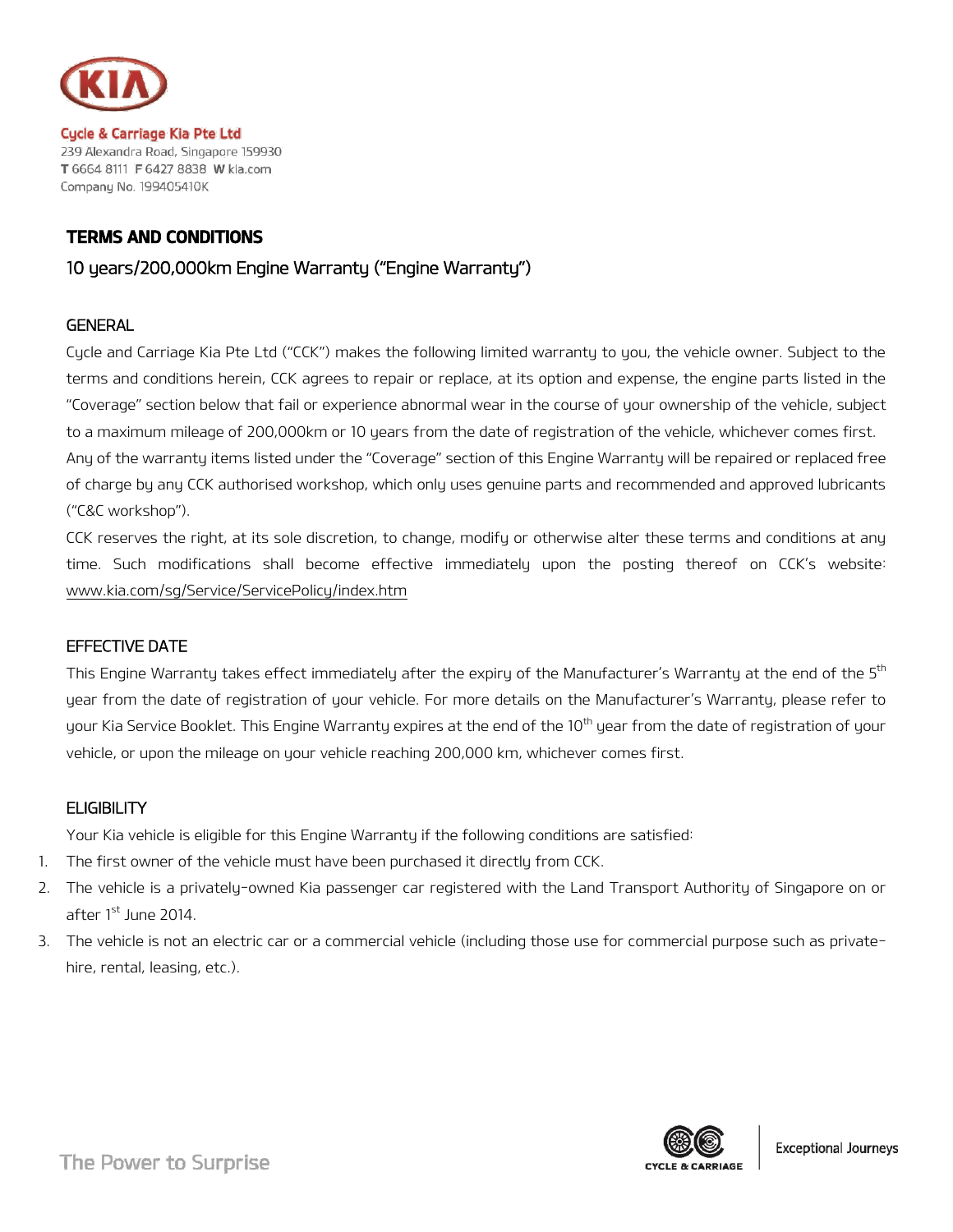

**Cycle & Carriage Kia Pte Ltd** 239 Alexandra Road, Singapore 159930 T 6664 8111 F 6427 8838 W kia.com Company No. 199405410K

- 4. The vehicle is (a) serviced at recommended service intervals at qualified specialist workshops such as Cycle & Carriage Service Centres during the term of the Manufacturer's Warranty; and (b) service maintained and repaired at recommended service intervals at Cycle & Carriage Service Centres upon expiry of the original 5-year Manufacturer's Warrantu.
- 5. You and the previous owners of the vehicle have properly operated and maintained the vehicle in accordance with the instructions in the Owner's Manual.

# COVERAGE

Only the following listed engine parts are covered under this Engine Warranty:

- 1. Cylinder Block
- 2. Cylinder Head
- 3. Timing Chain
- 4. Timing Chain Guide
- 5. Timing Chain Cover Assembly
- 6. Timing Chain Tensioner Assembly
- 7. Oil Pump Assembly
- 8. Oil Pump Cover
- 9. Engine Oil Pan Assembly
- 10. Cylinder Head Bolt & Washer
- 11. Rocker Cover Assembly
- 12. Piston Ring Set
- 13. Con Rod Bearings
- 14. Piston Assembly
- 15. Connecting Rod Assembly
- 16. Crankshaft Pulley Damper
- 17. Crankshaft Assembly
- 18. Crankshaft Sprocket
- 19. Crankshaft Bearing Set
- 20. Tensioner Arm Assembly
- 21. Camshaft Chain Sprocket
- 22. Camshaft Assembly Exhaust
- 23. Camshaft Assembly Intake
- 24. Hydraulic Valve Tappet
- 25. Lock Valve Spring Retainer
- 26. Retainer Valve Spring
- 27. Seal Valve Stem Inlet & Exhaust
- 28. Valve Spring
- 29. Valve Spring Seat
- 30. Valve Exhaust
- 31. Valve Intake
- 32. Thermostat Assembly
- 33. Thermostat Housing Assembly
- 34. Oil Pan Strainer
- 35. Gasket Kit Engine Overhaul
- 36. Gasket Cylinder Head

This Engine Warranty does not cover any other engine components on the vehicle or any other vehicle components other than what is listed here. Engine components that are replaced by us under this Engine Warranty become our property.

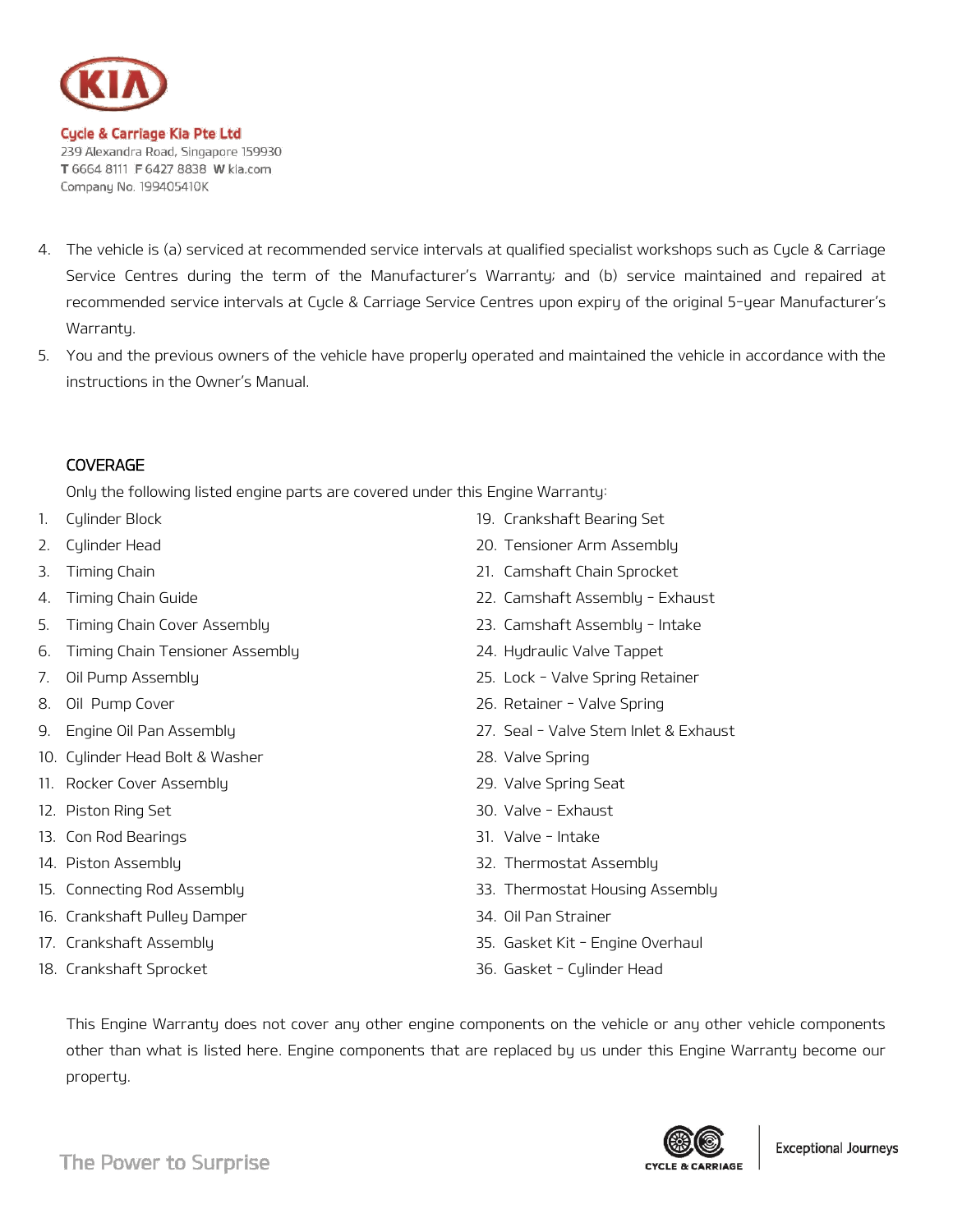

**Cycle & Carriage Kia Pte Ltd** 239 Alexandra Road, Singapore 159930 T 6664 8111 F 6427 8838 W kia.com<br>Company No. 199405410K

# RIGHT TO INSPECT VEHICLE

We reserve the right to inspect the vehicle (whether before or after any work is carried out) and/or any damaged or replaced parts.

#### TRANSFERABILITY

This Engine Warranty is transferable to next owner of the Kia vehicle, subject to the followings:

- a. Transfer to the next owner of the same vehicle only.
- b. To enjoy the Engine Warranty, the new owner must produce proof of change of ownership upon demand by CCK.
- c. Change/registration of ownership particulars must be done at CCK service centre(s) upon payment of a nominal administration fee by the current owner of the vehicle.

CCK will determine the eligibility of the next owner after checking the servicing history of the vehicle and all the transfer/ownership documents to ensure that the criteria under the "Eligibility" section are fulfilled. Upon determining that the new owner is eligible for the Engine Warranty, CCK will issue a confirmation letter to the new owner to this effect. CCK reserves the right to decline the new owner coverage under this Engine Warranty.

#### **EXCLUSIONS**

This Engine Warranty does not cover the following:

- 1. Any modification to the engine or its related components.
- 2. Any engine damage due to flood, water ingress, accident, extreme use of engine for racing purposes, manufacturing defect and coolant contamination.
- 3. Electronic engine management sensors.
- 4. Any damage due to engine overheating.
- 5. Engine damage caused by the previous or current owner's failure to take all reasonable steps to prevent mechanical damage from occurring, for example, taking appropriate action in the event of warning lights appearing.
- 6. Engine damage caused by external influences, e.g. corrosion, vandalism, chemical pollution, acid rain, hail, sand, salt, deicing agents, stones, fires, disasters, climate conditions, events attributed to human fault or climate, negligence, civil uprisings or Acts of God.
- 7. Minor engine irregularities not affecting quality, performance or function of the vehicle or parts thereof, e.g. slight noises or vibrations that appears in particular usage or abnormal operations.
- 8. Subjective complaints like engine noise and loss of engine power are subject to investigation by CCK. Decisions made by CCK on the complaint are final.



The Power to Surprise